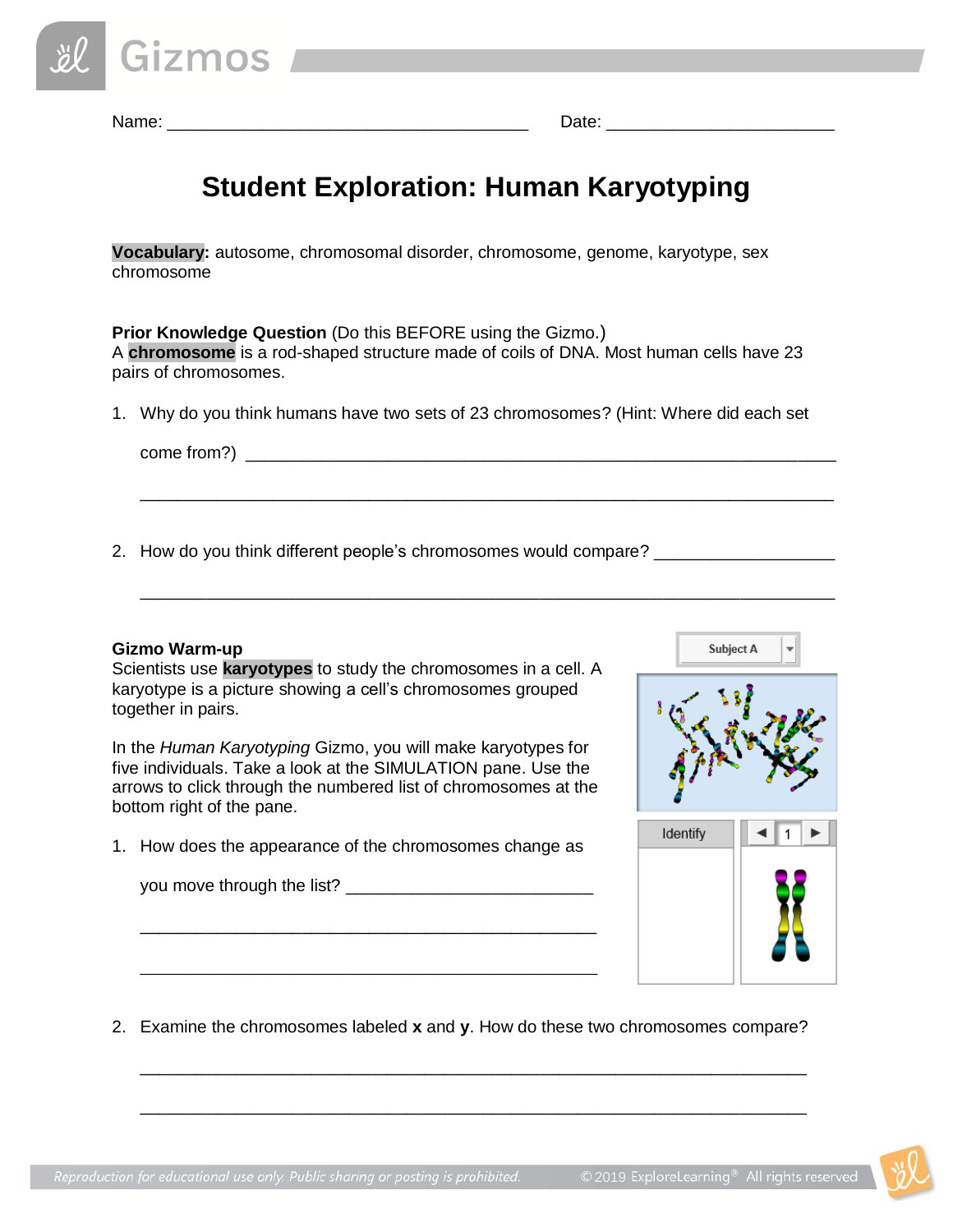| <b>Activity A:</b>                                                  | Get the Gizmo ready: |  |  |  |
|---------------------------------------------------------------------|----------------------|--|--|--|
| Male and female<br>karyotypes                                       | Click Reset.         |  |  |  |
| Ouaction: Hourare male komistupes different from female komistupes? |                      |  |  |  |

**Question: How are male karyotypes different from female karyotypes?**

1. Compare: In the SIMULATION pane, make sure **Subject A** is selected. Click on and drag one of subject A's chromosomes to the area labeled **Identify**. Use the arrows to compare the chromosome you picked with chromosomes 1 through 22 and also with X and Y.

Which chromosome did you select? \_\_\_\_\_\_\_\_\_\_\_\_\_\_\_\_\_\_\_\_\_\_\_\_\_\_\_\_\_\_\_\_\_\_\_\_\_\_\_\_\_\_\_\_

2. Create: Drag the chromosome to the appropriate position on the KARYOTYPING pane. Then select another chromosome, identify it, and place it on the karyotype.

When you have identified and placed all of the chromosomes, click the **camera** (**a**) to take a snapshot of the karyotype. Paste the snapshot into a document, and label it "Subject A."

3. Count: Chromosomes 1 through 22 are called **autosomes**. Examine the karyotype you have

created. How many total autosomes do human cells have?

4. Draw conclusions: Look at chromosome pair 23. These chromosomes are known as **sex chromosomes** because they determine the sex of an individual. Females have two copies of the X chromosome. Males have one X chromosome and one Y chromosome.

Examine the karyotype. Is subject A a male or female?

How do you know? \_\_\_\_\_\_\_\_\_\_\_\_\_\_\_\_\_\_\_\_\_\_\_\_\_\_\_\_\_\_\_\_\_\_\_\_\_\_\_\_\_\_\_\_\_\_\_\_\_\_\_\_\_\_\_\_\_

Click the DIAGNOSIS tab to check your answer.

5. Analyze: Select **Subject B** from the SIMULATION pane. Complete subject B's karyotype. Take a snapshot of the completed karyotype, paste it into your document, and label it.

Examine the karyotype. Is Subject B a male or female? \_\_\_\_\_\_\_\_\_\_\_\_\_\_\_\_\_\_\_\_\_\_\_\_\_\_

How do you know?  $\blacksquare$ 

Click the DIAGNOSIS tab to check your answer.

6. Think and discuss: On the SIMULATION pane, compare the X and Y chromosomes. Which

\_\_\_\_\_\_\_\_\_\_\_\_\_\_\_\_\_\_\_\_\_\_\_\_\_\_\_\_\_\_\_\_\_\_\_\_\_\_\_\_\_\_\_\_\_\_\_\_\_\_\_\_\_\_\_\_\_\_\_\_\_\_\_\_\_\_\_\_\_\_\_\_\_

chromosome do you think has more DNA? Explain. \_\_\_\_\_\_\_\_\_\_\_\_\_\_\_\_\_\_\_\_\_\_\_\_\_\_\_\_\_\_\_\_\_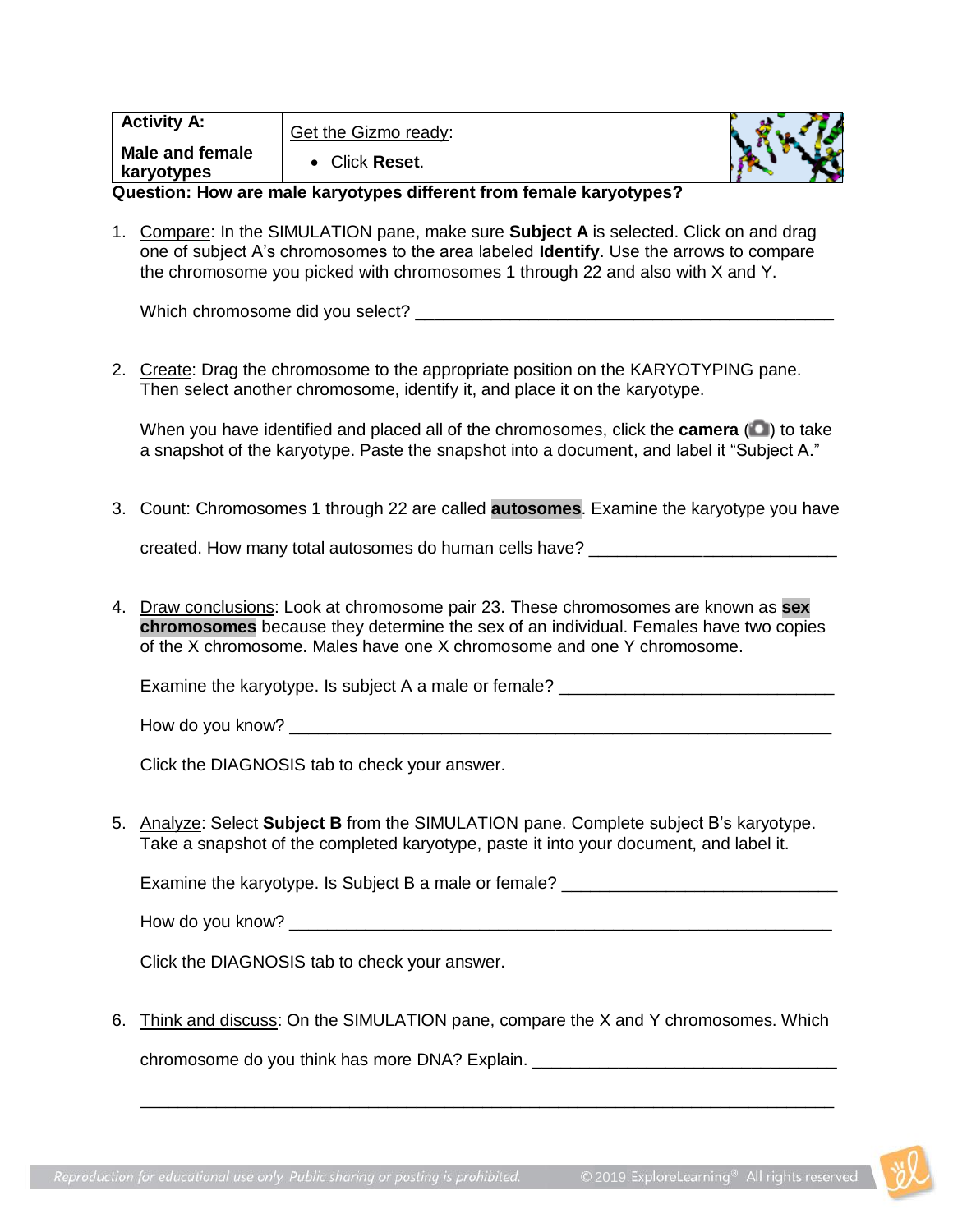| <b>Activity B:</b>       | Get the Gizmo ready: |    |
|--------------------------|----------------------|----|
| Chromosomal<br>disorders | • Click Reset.       | 22 |

### **Question: How can you use a karyotype to diagnose a disease?**

1. Compare: Select **Subject C** from the SIMULATION pane. Identify each of subject C's chromosomes, and place them on the KARYOTYPING pane. Once you have completed the karyotype, take a snapshot of it. Paste the snapshot into a document. Label it "Subject C."

How does subject C's karyotype differ from a normal karyotype?

2. Diagnose: A **chromosomal disorder** occurs when a person's cells do not have the correct number of chromosomes. The table below lists three common chromosomal disorders.

\_\_\_\_\_\_\_\_\_\_\_\_\_\_\_\_\_\_\_\_\_\_\_\_\_\_\_\_\_\_\_\_\_\_\_\_\_\_\_\_\_\_\_\_\_\_\_\_\_\_\_\_\_\_\_\_\_\_\_\_\_\_\_\_\_\_\_\_\_\_\_\_\_

| <b>Disorder</b>         | <b>Description</b>         | <b>Subject</b> | <b>Symptoms</b> |
|-------------------------|----------------------------|----------------|-----------------|
| Down<br>syndrome        | Extra<br>chromosome 21     |                |                 |
| Klinefelter<br>syndrome | Extra X in male<br>(XXY)   |                |                 |
| Turner<br>syndrome      | Single X in<br>female (XO) |                |                 |

Use the table to determine which disorder subject C has. Record your diagnosis in the third column of the table, and then click on the DIAGNOSIS tab to check your answer. Summarize the information on the DIAGNOSIS tab in the fourth column of the table.

3. Repeat: Complete the karyotypes for **Subject D** and **Subject E**. Determine which disorder each subject has, and use the information from the Gizmo's DIAGNOSIS tab to complete the table. Be sure to keep snapshots of both karyotypes.

## **(Activity B continued on next page)**